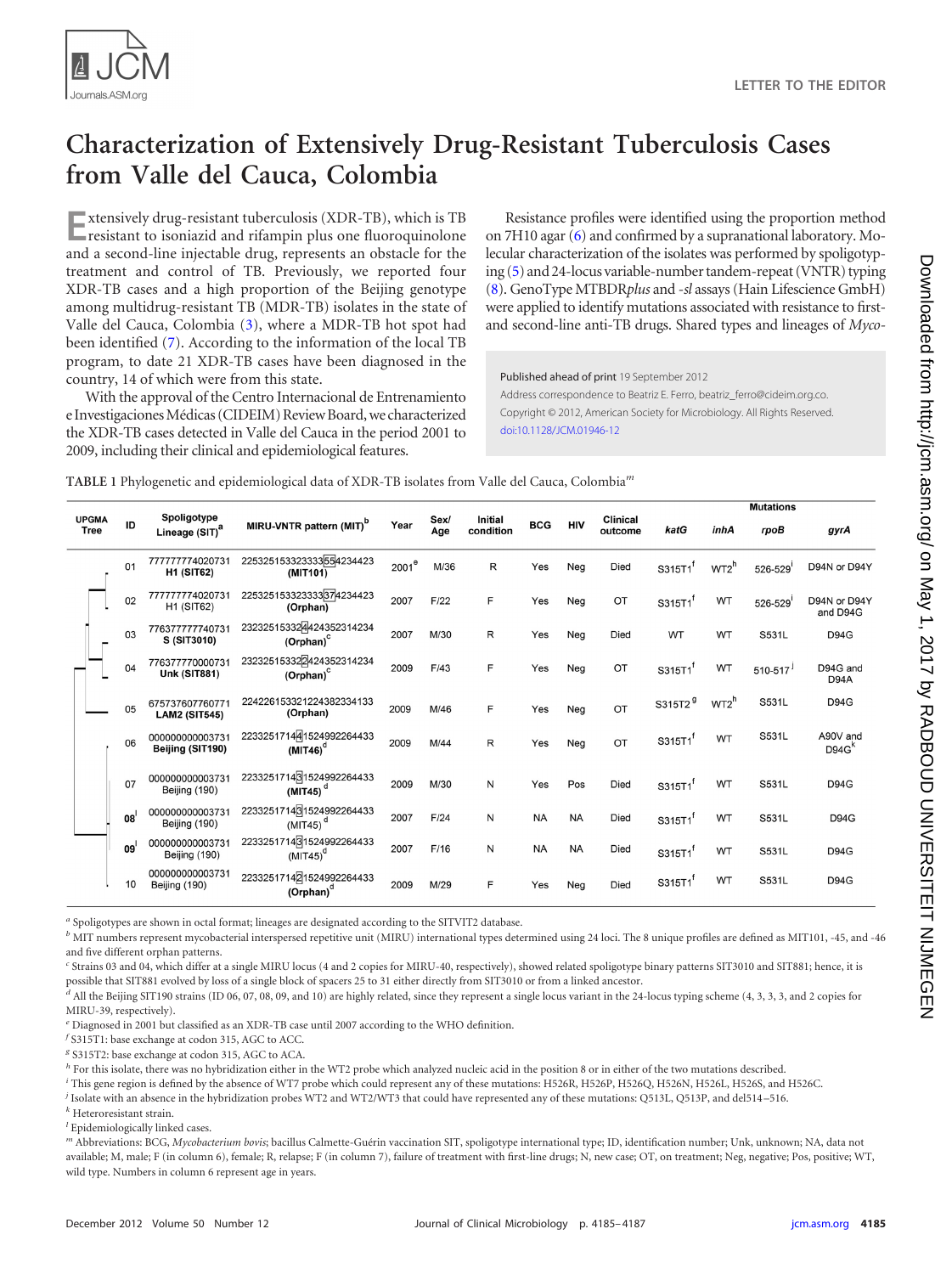<span id="page-1-0"></span>**TABLE 2** Worldwide distribution of the *M. tuberculosis* shared types (SIT) present among the 10 Colombian XDR-TB isolates as determined using the SITVIT2 database

|                                |             | Distribution (%) in regions |                                               |  |  |
|--------------------------------|-------------|-----------------------------|-----------------------------------------------|--|--|
| SIT (clade) octal no. (SITVIT2 |             | with $\geq$ 3% of a given   | Distribution $(\%)$ in countries              |  |  |
| database no.)                  | Spoligotype | $\text{SIT}(s)^a$           | with $\geq$ 3% of a given SIT(s) <sup>b</sup> |  |  |
| SIT62 (H1) 777777774020731     |             | AMER-S 40.24, EURO-S        | COL 37.63, USA 13.68, ITA                     |  |  |
| (497)                          |             | 13.68, AMER-N 13.68,        | 8.25, ESP 4.22, FXX 3.62,                     |  |  |
|                                |             | EURO-W 8.05, AFRI-E         | GMB 3.42                                      |  |  |
|                                |             | 4.02, AFRI-W 3.62           |                                               |  |  |
| 190 (Beijing)                  |             | ASIA-E 35.2, AMER-N         | USA 32.96, CHN 24.58, COL                     |  |  |
| 000000000003731 (179)          |             | 32.96, AMER-S 16.76,        | 16.2, JPN 6.7, KOR 3.35                       |  |  |
|                                |             | <b>ASIA-SE 5.59</b>         |                                               |  |  |
| 545 (LAM2)                     |             | AMER-S 50.0, EURO-W         | COL 50.0, USA 25.0, FXX                       |  |  |
| 675737607760771 (8)            |             | 25.0, AMER-N 25.0           | 25.0                                          |  |  |
| 881 (unknown)                  |             | AMER-S 76.0, AMER-N         | COL 72.0, USA 16.0, VEN                       |  |  |
| 776377770000731 (72)           |             | 16.0, EURO-S 8.0            | 4.0, ITA 4.0, ESP 4.0                         |  |  |
| 3010 (S) 776377777740731 (9)   |             | AMER-S 77.78, EURO-S        | COL 66.67, USA 11.1, PER                      |  |  |
|                                |             | 11.11, AMER-N 11.11         | 11.1, ITA 11.1                                |  |  |

a Worldwide distribution is reported for regions with SITs representing ≥3% of their total number in the SITVIT2 database. The definition of macrogeographical regions and subregions (http://unstats.un.org/unsd/methods/m49/m49regin.htm) is according to the United Nations. Regions: AFRI (Africa), AMER (Americas), ASIA (Asia), EURO (Europe), and OCE (Oceania), subdivided into E (eastern), M (middle), C (central), N (northern), S (southern), SE (southeastern), and W (western). Furthermore, CARIB (the Caribbean) belongs to the Americas, while Oceania is subdivided in 4 subregions, AUST (Australasia), MEL (Melanesia), MIC (Micronesia), and POLY (Polynesia). Note that in our classification scheme, Russia has been assigned a new subregion by itself (northern Asia) instead of including it among the rest of eastern Europe. That assignment reflects its geographical localization as well as due to the similarity of specific TB genotypes circulating in Russia (a majority of Beijing genotypes) to those prevalent in central, eastern, and southeastern Asia.

*<sup>b</sup>* The 3-letter country codes are according to http://en.wikipedia.org./wiki/ISO\_3166 –1\_alpha-3; countrywide distribution is shown only for SITs representing -3% of their total number in the SITVIT2 database.

*bacterium tuberculosis* isolates were determined using the SITVIT2 database (property of Institute Pasteur de la Guadeloupe).

In total, 10 XDR-TB patients were identified. Their median age was 30 years, and two cases (representing friends) were epidemiologically linked. All patients suffered from either bilateral disease or compromised lung function, and one underwent pneumonectomy. Three patients were labeled as primary resistant cases as they had no history of TB, suggesting active transmission of XDR-TB. The remaining patients had been intermittently exposed to second-line drugs. Six patients had a fatal outcome, one of them being HIV positive [\(Table 1\)](#page-0-0).

Shared types/lineages SIT190/Beijing, SIT62/H1, SIT881/unknown, SIT545/LAM2, and SIT3010/S were identified by spoligotyping. These genotypes, combined with the VNTR 24-locus results, yielded eight unique profiles, with MIRU-39 being the only locus that discriminated between the highly related Beijing/ SIT190 strains [\(Table 1\)](#page-0-0). The Beijing genotype was the most frequent (5/10), and one specific subtype, MIT45, was especially present among younger patients ( $\leq$ 30 years old), new TB cases, and fatal outcomes [\(Table 1\)](#page-0-0).

Non-Beijing strains 03 and 04 differed only in a single locus (MIRU-40) and also revealed the highly related spoligopatterns SIT3010 and SIT881 [\(Table 1\)](#page-0-0). It is conceivable either that SIT881 evolved directly from SIT3010 or that they both derived from a common ancestor.

The distribution of the 5 XDR-TB shared types and lineages identified by spoligotyping in this state compared to the worldwide distribution revealed their high geographical specificity for South America and for Colombia in particular [\(Table 2\)](#page-1-0).

The most frequent mutations associated with resistance to isoniazid and rifampin were S315T1 (80%) and S531L (70%) in the *katG* and *rpoB* genes, respectively. These mutations were previously shown to be related to MDR-TB transmission in Europe [\(2\)](#page-2-5). A1401G (100%) and D94G (90%) were the most common mutations in the *rrs* and *gyrA* genes, associated with resistance to aminoglycoside-cyclic peptides and fluoroquinolone, respectively [\(Table 1\)](#page-0-0).

Most of the XDR-TB patients had been treated with moxifloxacin, and all isolates had mutations in the *gyrA* gene; however, nine were phenotypically susceptible to this drug; suggesting alternative mutations or other resistance mechanisms. Moreover, one isolate (ID 03) did not exhibit concordance between the phenotypic and genotypic susceptibility profiles for isoniazid, emphasizing the importance of phenotypic drug susceptibility testing as the basis for treatment.

The presence of the same mutations in the Beijing isolates, in addition to the highly similar VNTR patterns, suggests the clonal expansion of this particular Beijing lineage. Haarlem SIT62/H1 was the second most frequent (2/10) sublineage, as in previous observations in Colombia [\(Table 2\)](#page-1-0) [\(3\)](#page-2-0). Multiple mutational events and clonal expansion of one or more hypervirulent and resistant strains (e.g., Beijing and Haarlem) may be occurring in Valle del Cauca [\(1,](#page-2-6) [4\)](#page-2-7).

The observed genetic relatedness between most of our XDR-TB isolates [\(Table 1\)](#page-0-0), as well as their high geographical specificity [\(Table 2\)](#page-1-0), highlights the emergence of XDR-TB strains within a pool of actively transmitted *M. tuberculosis* clinical isolates, which is highly alarming. Moreover, despite continuous efforts, a need remains to advance drug susceptibility testing and individualized treatment availability, especially since these patients have a prolonged infectious stage, resulting in a greater dissemination of these strains.

### **ACKNOWLEDGMENTS**

This work was supported by CIDEIM, the Secretary of Health of Valle del Cauca, and the Young Researcher program from COLCIENCIAS (contracts 159-2008 and 797-2009).

We thank the personnel of the Secretary of Health from Buenaventura and Valle del Cauca, Hain Lifescience GmbH, and bioMérieux for their great contribution to this work. We also acknowledge the help of David